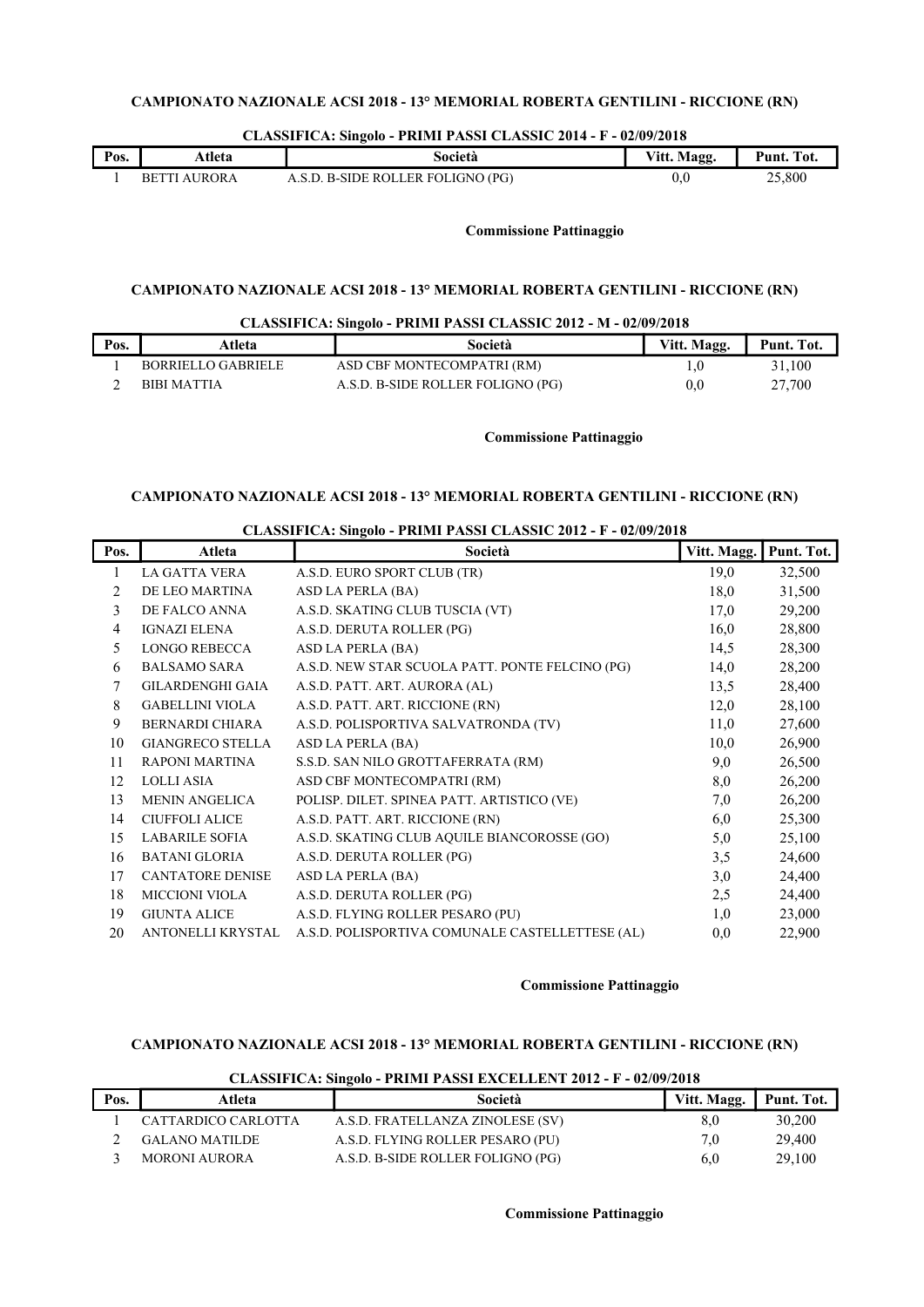| Pos. | Atleta                  | Società                               | Vitt. Magg. | Punt. Tot. |
|------|-------------------------|---------------------------------------|-------------|------------|
|      | ROBAZZA GIULIA          | A.S.D. SKATING CLUB ISTRANA (TV)      | 5,0         | 28,500     |
|      | SARGENTI ARIANNA        | A.S.D. PATT. ART. SAN MARIANO (PG)    | 4,0         | 27,900     |
|      | <b>LEONARDI TERESA</b>  | A.S.D. B-SIDE ROLLER FOLIGNO (PG)     | 3,0         | 26,500     |
|      | <b>SORATO TERESA</b>    | PATTINAGGIO ARTISTICO PIOMBINESE (PD) | 2,0         | 26,000     |
|      | <b>ASTENGO DOROTEA</b>  | A.S.D. PATT. ART. AURORA (AL)         | $_{1.0}$    | 25,900     |
|      | <b>BOTTER MARIASOLE</b> | PATTINAGGIO ARTISTICO PIOMBINESE (PD) | 0,0         | 24,200     |

#### CLASSIFICA: Singolo - PRIMI PASSI EXCELLENT 2012 - F - 02/09/2018

#### Commissione Pattinaggio

# CAMPIONATO NAZIONALE ACSI 2018 - 13° MEMORIAL ROBERTA GENTILINI - RICCIONE (RN)

|      | CLASSIFICA: Singolo - PRIMI PASSI MASTER 2011 - M - 02/09/2018 |                                      |             |            |  |
|------|----------------------------------------------------------------|--------------------------------------|-------------|------------|--|
| Pos. | Atleta                                                         | Società                              | Vitt. Magg. | Punt. Tot. |  |
|      | PARADISI MATTIA                                                | A.S.D. B-SIDE ROLLER FOLIGNO (PG)    | 1.0         | 30.900     |  |
|      | BORTOLATO PATRICK                                              | A.S.D. POLISPORTIVA SALVATRONDA (TV) | 0.0         | 28,100     |  |

#### Commissione Pattinaggio

# CAMPIONATO NAZIONALE ACSI 2018 - 13° MEMORIAL ROBERTA GENTILINI - RICCIONE (RN)

CLASSIFICA: Singolo - PRIMI PASSI MASTER 2011 - F - 02/09/2018

| Pos.           | Atleta                   | Società                                  | Vitt. Magg. | Punt. Tot. |
|----------------|--------------------------|------------------------------------------|-------------|------------|
|                | <b>SCIROCCO MARIA</b>    | A.S.D. FLYING ROLLER PESARO (PU)         | 9,0         | 29,900     |
| $\mathfrak{D}$ | <b>GIORGETTI REBECCA</b> | A.S.D. PATT. ART. SAN MARIANO (PG)       | 8,0         | 29,400     |
| 3              | DE ZEN AGATA             | A.S.D. PATT. ART. CORNUDA PEDEROBBA (TV) | 7,0         | 28,300     |
| 4              | PICCINONNO GIULIA        | ASD LA PERLA (BA)                        | 5,5         | 27,600     |
|                | <b>MARION MATILDE</b>    | A.S.D. POLISPORTIVA SALVATRONDA (TV)     | 5,5         | 27,500     |
| 6              | <b>CALCINARI LUNA</b>    | A.S.D. FLYING ROLLER PESARO (PU)         | 4,0         | 27,200     |
|                | <b>AIELLO VIOLA</b>      | A.S.D. FLYING ROLLER PESARO (PU)         | 3,0         | 26,700     |
| 8              | <b>CIABATTA MARINA</b>   | A.S.D. PATT. ART. SAN MARIANO (PG)       | 2,0         | 25,600     |
| 9              | PASQUINI ARIANNA         | A.S.D. PATTINAGGIO ART. S. EGIDIO (PG)   | 1,0         | 25,200     |
| 10             | <b>ANDRI SOFIA</b>       | A.S.D. SKATING CLUB GIONI TRIESTE (TS)   | 0,0         | 25,100     |

#### Commissione Pattinaggio

## CAMPIONATO NAZIONALE ACSI 2018 - 13° MEMORIAL ROBERTA GENTILINI - RICCIONE (RN)

# CLASSIFICA: Singolo - PULCINI B PROFESSIONAL - M - 02/09/2018

| Pos. | Atleta              | Società                                     | Vitt. Magg. | Punt.<br>Tot. |
|------|---------------------|---------------------------------------------|-------------|---------------|
|      | GIACOMINI VALENTINO | A.S.D. SKATING CLUB AQUILE BIANCOROSSE (GO) |             | 28,200        |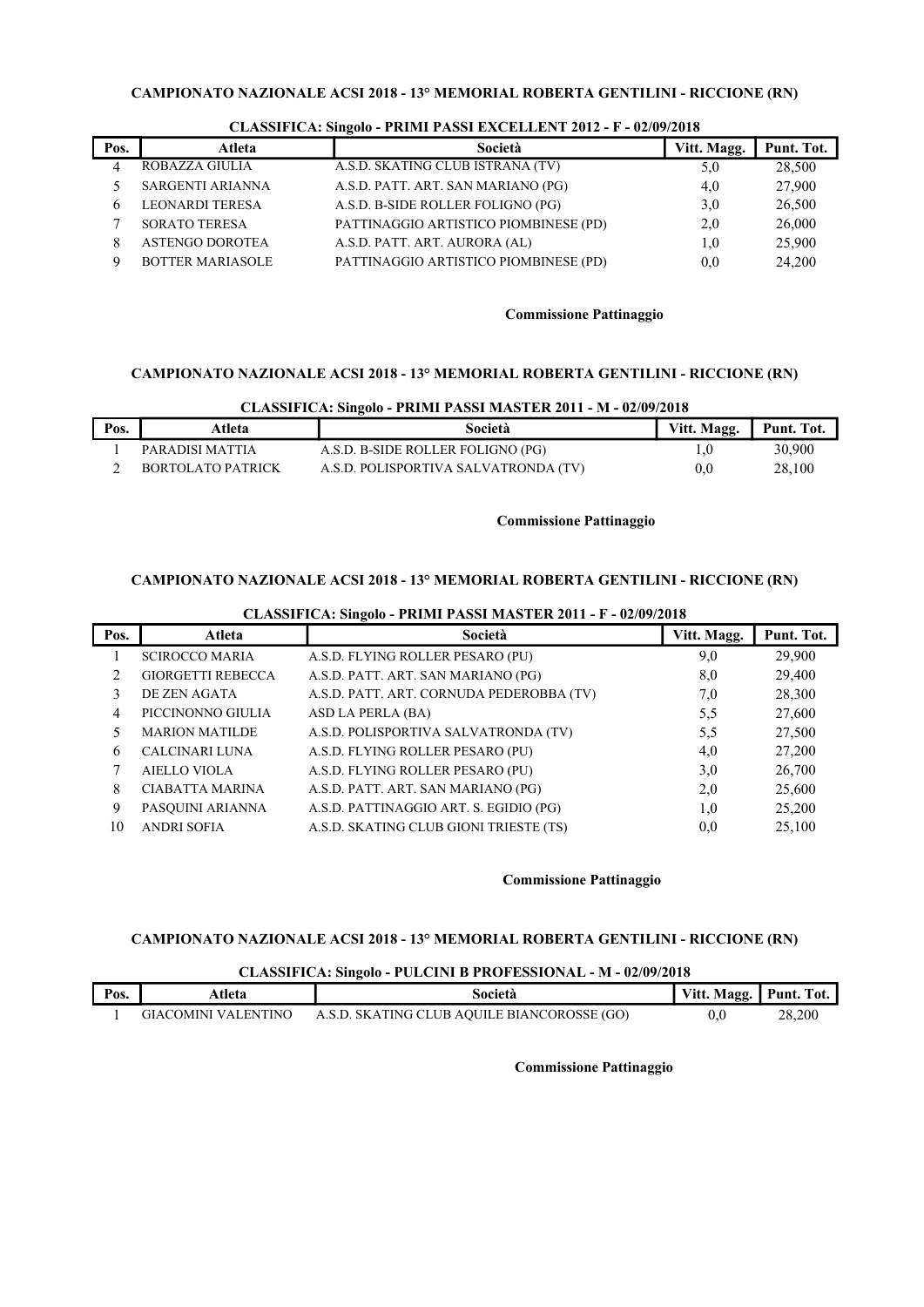| Pos. | Atleta                 | Società                                               | Vitt. Magg. Punt. Tot. |        |
|------|------------------------|-------------------------------------------------------|------------------------|--------|
|      | <b>CALCIDE REBECCA</b> | A.S.D. ACCADEMIA PATTINAGGIO SANDONATESE (VE)         | 8,0                    | 32,900 |
|      | <b>BIONDI BEATRICE</b> | A.S.D. FLYING ROLLER PESARO (PU)                      | 7,0                    | 33,300 |
|      | <b>CALCINARI GIOIA</b> | A.S.D. FLYING ROLLER PESARO (PU)                      | 6,0                    | 32,100 |
| 4    | <b>MOVIO ELISA</b>     | A.S.D. SKATING CLUB AQUILE BIANCOROSSE (GO)           | 5,0                    | 31,800 |
|      | <b>CERASI FEDERICA</b> | A.S.D. RED GREEN TERNI (TR)                           | 4,0                    | 28,300 |
| 6    | STOCCO LUZ             | POLISP. DILET. SPINEA PATT. ARTISTICO (VE)            | 3,0                    | 27,800 |
| 7    | <b>SARTOR NICOLE</b>   | PATTINAGGIO ARTISTICO CASTELFRANCO VENETO A.S.D. (TV) | 2,0                    | 27,900 |
| 8    |                        | GIOVANIELLI GIADA A.S.D. FLYING ROLLER PESARO (PU)    | 1,0                    | 27,500 |
| 9    | <b>CANZIAN SARA</b>    | A.S.D. ROLLER TEAM CONEGLIANO (TV)                    | 0.0                    | 26,900 |

# CLASSIFICA: Singolo - PULCINI B PROFESSIONAL - F - 02/09/2018

# Commissione Pattinaggio

# CAMPIONATO NAZIONALE ACSI 2018 - 13° MEMORIAL ROBERTA GENTILINI - RICCIONE (RN)

| Pos.           | Atleta                     | Società                                   | Vitt. Magg. | Punt. Tot. |
|----------------|----------------------------|-------------------------------------------|-------------|------------|
| 1              | <b>GIUFFRIDA VIOLA</b>     | ASS. POLISPORTIVA WINNER SICILIA ASD (CT) | 22,0        | 31,500     |
| $\overline{2}$ | <b>BOUTALEB AICHA</b>      | A.S.D. SKATING CLUB ISTRANA (TV)          | 21,0        | 29,400     |
| 3              | <b>AVALLONE GIULIA</b>     | A.S.D. SPORTING PORTICI (NA)              | 20,0        | 28,300     |
| $\overline{4}$ | <b>GILARDENGHI MARTINA</b> | A.S.D. PATT. ART. AURORA (AL)             | 19,0        | 28,100     |
| 5              | SARRI MIRYAM ASHLEY        | A.S.D. SKATING CLUB ISTRANA (TV)          | 17,5        | 27,400     |
| 6              | CICCODICOLA SOFIA          | A.S.D. PAPILLON PATT. ART. (NA)           | 17,0        | 28,000     |
| 7              | <b>ABRATE AILA</b>         | A.S.D. FRATELLANZA ZINOLESE (SV)          | 16,0        | 27,600     |
| 8              | <b>VARAGO SOFIA</b>        | A.S.D. POLISPORTIVA SALVATRONDA (TV)      | 14,5        | 27,200     |
| 9              | <b>MASSARIOL DILETTA</b>   | A.S.D. SKATING CLUB ISTRANA (TV)          | 14,5        | 27,300     |
| 10             | QUATTROCIOCCHI LEIRA       | A.S.D. SKATING CLUB ANGUILLARA (RM)       | 13,0        | 26,700     |
| 11             | DE ROSA ELISA              | ASD JANUS ROLLER FABRIANO (AN)            | 11,5        | 26,900     |
| 12             | <b>SERATO CHIARA</b>       | A.S.D. POLISPORTIVA SALVATRONDA (TV)      | 11,0        | 26,800     |
| 13             | <b>CARIELLO BEATRICE</b>   | A.S.D. POLISPORTIVA SALVATRONDA (TV)      | 11,0        | 26,600     |
| 14             | CARZANIGA MELISSA          | A.S.D. SKATING MEDOLAGO (BG)              | 9,0         | 26,200     |
| 15             | <b>BIFFI CAROLA</b>        | A.S.D. SKATING MEDOLAGO (BG)              | 7,5         | 25,700     |
| 16             | <b>SALERNO AGATA</b>       | ASS. POLISPORTIVA WINNER SICILIA ASD (CT) | 6,5         | 25,300     |
| 16             | <b>BETTI SOFIA</b>         | A.S.D. B-SIDE ROLLER FOLIGNO (PG)         | 6,5         | 25,300     |
| 18             | <b>CALABRESE MARIA</b>     | A.S.D. JOLLY SKATE BENEVENTO (BN)         | 5,5         | 25,500     |
| 19             | <b>GRUCKA KEISI</b>        | ASD JANUS ROLLER FABRIANO (AN)            | 3,5         | 24,700     |
| 20             | BERNACCONI ALESSANDRA      | ASD JANUS ROLLER FABRIANO (AN)            | 3,0         | 24,000     |
| 21             | LIUZZI CHIARA              | ASD JANUS ROLLER FABRIANO (AN)            | 2,5         | 23,500     |
| 22             | <b>TOCCHELLA MIRIAM</b>    | S.S.D. SAN NILO GROTTAFERRATA (RM)        | 1,0         | 23,500     |
| 23             | <b>AMBROSI SOFIA</b>       | A.S.D. ROLLER PERUGIA (PG)                | 0,0         | 23,200     |

#### Commissione Pattinaggio

# CAMPIONATO NAZIONALE ACSI 2018 - 13° MEMORIAL ROBERTA GENTILINI - RICCIONE (RN)

|      |                          | CERNOTE TOTAL ORIGINAL TUESCHALD CERNOTE 2000 T. V20072010 |                        |        |
|------|--------------------------|------------------------------------------------------------|------------------------|--------|
| Pos. | Atleta                   | Società                                                    | Vitt. Magg. Punt. Tot. |        |
|      | BORRIELLO SARA           | ASD CBF MONTECOMPATRI (RM)                                 | 34.0                   | 32,500 |
|      | <b>BERNABUCCI AURORA</b> | A.S.D. SKATING CLUB TUSCIA (VT)                            | 33.0                   | 32,200 |
|      | <b>FAVILLA SOFIA</b>     | A.S.D. SKATING CLUB TUSCIA (VT)                            | 32.0                   | 30,000 |

# CLASSIFICA: Singolo - PULCINI B CLASSIC 2008 - F - 02/09/2018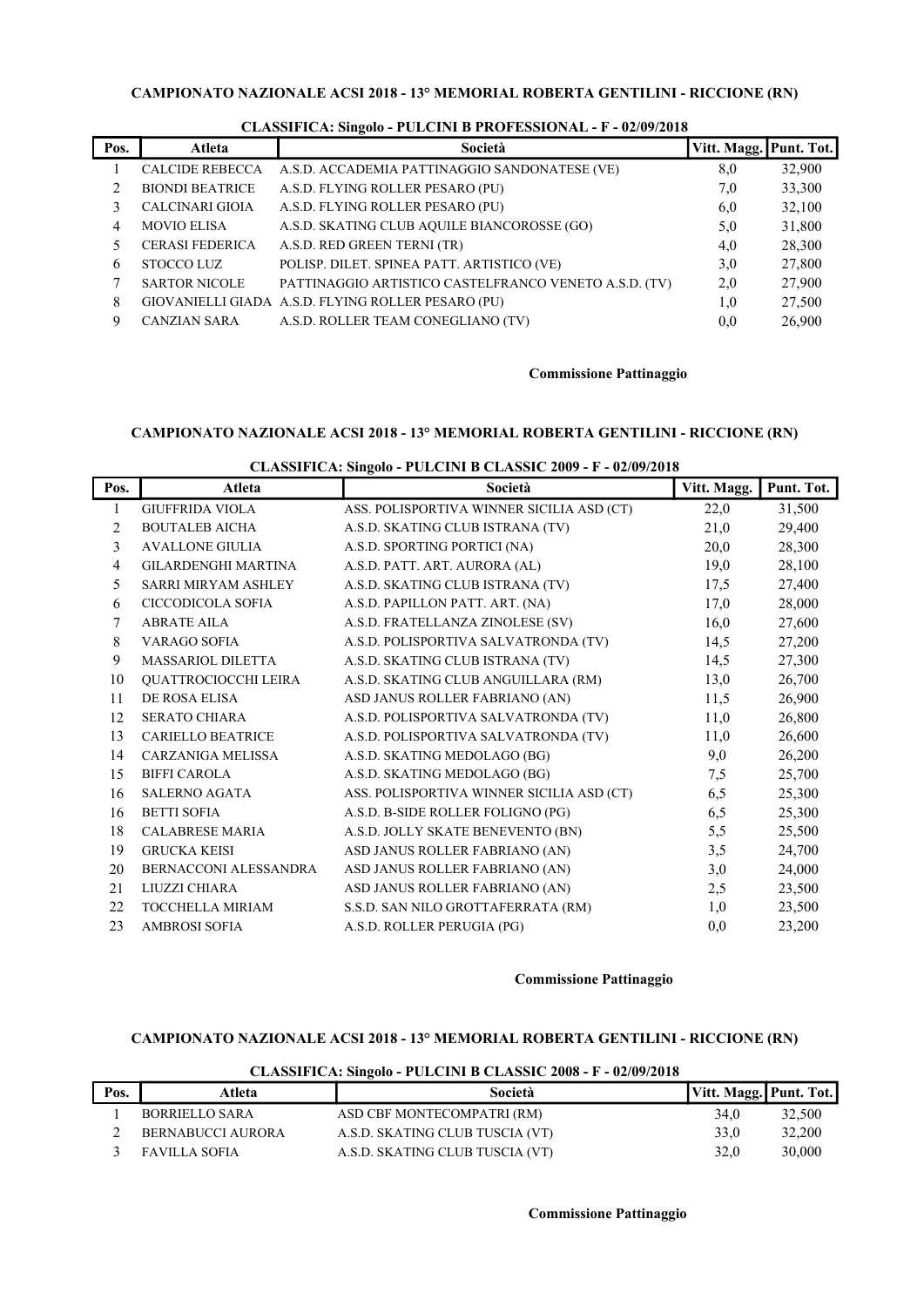| Pos. | Atleta                     | Società                                                 | Vitt. Magg. | Punt. Tot. |
|------|----------------------------|---------------------------------------------------------|-------------|------------|
| 4    | <b>QUATTROCCHI CLARA</b>   | ASS. POLISPORTIVA WINNER SICILIA ASD (CT)               | 30,5        | 29,400     |
| 5    | <b>MARION SOFIA</b>        | A.S.D. POLISPORTIVA SALVATRONDA (TV)                    | 30,5        | 28,700     |
| 6    | PACINI GAIA                | A.S.D. PATT. ART. SEMONTE 'L. MINELLI' (PG)             | 29,0        | 27,900     |
| 7    | <b>GUITARRINI DIANA</b>    | A.S.D. SKATING CLUB ANGUILLARA (RM)                     | 27,5        | 27,800     |
| 8    | <b>TORNATORE MATILDE</b>   | ASS. POLISPORTIVA WINNER SICILIA ASD (CT)               | 26,5        | 28,300     |
| 9    | <b>ALJIAI IRIS</b>         | S.S.D. SAN NILO GROTTAFERRATA (RM)                      | 26,5        | 27,900     |
| 10   | <b>HILGER VICTORIA</b>     | S.S.D. SAN NILO GROTTAFERRATA (RM)                      | 25,5        | 28,300     |
| 11   | <b>GRASSI GINEVRA</b>      | S.S.D. SAN NILO GROTTAFERRATA (RM)                      | 24,0        | 28,000     |
| 12   | <b>RUSSO GIULIA</b>        | A.S.D. PATT. ART. AURORA (AL)                           | 23,0        | 27,200     |
| 13   | <b>RUSSO EMMA</b>          | ASS. POLISPORTIVA WINNER SICILIA ASD (CT)               | 21,5        | 27,100     |
| 14   | CARBONARI CHIARA           | S.S.D. SAN NILO GROTTAFERRATA (RM)                      | 21,5        | 27,100     |
| 15   | ROMANO SOFIA               | ASS. POLISPORTIVA WINNER SICILIA ASD (CT)               | 20,0        | 27,000     |
| 16   | MORANDIN GIORGIA           | A.S.D. POLISPORTIVA SALVATRONDA (TV)                    | 19,0        | 26,600     |
| 17   | <b>LOVATO BENEDETTA</b>    | A.S.D. SKATING CLUB ISTRANA (TV)                        | 17,0        | 26,200     |
| 18   | <b>BERNARDI ALESSIA</b>    | ASD CBF MONTECOMPATRI (RM)                              | 16,5        | 26,500     |
| 19   | <b>COZZA LAVINIA</b>       | A.S.D. SKATING CLUB ISTRANA (TV)                        | 15,5        | 25,900     |
| 20   | CHINDAMO SOPHIE            | ASD MONLEALE SPORTLEALE (AL)                            | 14,5        | 25,900     |
| 21   | <b>SAVIO GIULIA</b>        | ASD MONLEALE SPORTLEALE (AL)                            | 14,5        | 26,000     |
| 22   | <b>GIANNOTTA LIA</b>       | ASS. POLISPORTIVA WINNER SICILIA ASD (CT)               | 14,0        | 25,800     |
| 23   | CATTAPAN MIRIAM            | A.S.D. POLISPORTIVA SALVATRONDA (TV)                    | 12,0        | 25,700     |
| 24   | LUCANGELI FLAVIA           | ASD CBF MONTECOMPATRI (RM)                              | 11,5        | 25,700     |
| 25   | <b>ZAKIPOUR ASIA</b>       | A.S.D. NEW STAR SCUOLA PATT. PONTE FELCINO (PG)         | 9,5         | 25,500     |
| 26   | <b>CARRARA ESTER</b>       | A.S.D. FRATELLANZA ZINOLESE (SV)                        | 9,5         | 25,400     |
| 27   | <b>MAZZILLI VITTORIA</b>   | S.S.D. SAN NILO GROTTAFERRATA (RM)                      | 7,5         | 25,200     |
| 28   |                            | TOMASELLO POMA MARTINA A.S.D. SKATING CLUB ISTRANA (TV) | 7,0         | 24,900     |
| 29   | <b>CANTATORE DENISE</b>    | ASD LA PERLA (BA)                                       | 6,5         | 24,700     |
| 30   | <b>QUAGLIOTTI PENELOPE</b> | ASD JANUS ROLLER FABRIANO (AN)                          | 5,5         | 24,900     |
| 31   | CASAMASSIMA SARA           | S.S.D. SAN NILO GROTTAFERRATA (RM)                      | 3,5         | 24,700     |
| 32   | <b>SALVIATI GINEVRA</b>    | A.S.D. SKATING CLUB AQUILE BIANCOROSSE (GO)             | 3,5         | 24,600     |
| 33   | PAOLUCCI ALESSIA           | A.S.D. PATT. ART. RICCIONE (RN)                         | 2,0         | 24,200     |
| 34   | CAPOZZI CHIARA             | ASD CBF MONTECOMPATRI (RM)                              | 1,0         | 23,400     |
| 35   | <b>GURINI ALICE</b>        | A.S.D. FLYING ROLLER PESARO (PU)                        | 0,0         | 22,400     |

# CLASSIFICA: Singolo - PULCINI B CLASSIC 2008 - F - 02/09/2018

# Commissione Pattinaggio

# CAMPIONATO NAZIONALE ACSI 2018 - 13° MEMORIAL ROBERTA GENTILINI - RICCIONE (RN)

| CLASSIFICA: Singolo - PRINCIPIANTI B CLASSIC - F - 02/09/2018 |  |
|---------------------------------------------------------------|--|
|                                                               |  |

| Pos. | Atleta                    | Società                                     | Vitt. Magg. | Punt. Tot. |
|------|---------------------------|---------------------------------------------|-------------|------------|
|      | <b>GIORNELLI MARTINA</b>  | A.S.D. PATT. ART. SEMONTE 'L. MINELLI' (PG) | 7,0         | 29,700     |
|      | CASSANELLI FRANCESCA      | ASD CBF MONTECOMPATRI (RM)                  | 6,0         | 27,600     |
|      | <b>FOGLIANO GIULIA</b>    | A.S.D. SPORTING PORTICI (NA)                | 5,0         | 26,700     |
| 4    | <b>RICCI GLORIA</b>       | ASD JANUS ROLLER FABRIANO (AN)              | 4,0         | 25,100     |
|      | CHIUCCHI GIULIA           | ASD JANUS ROLLER FABRIANO (AN)              | 3,0         | 24,100     |
| 6    | CHIUCCHI GIORGIA          | ASD JANUS ROLLER FABRIANO (AN)              | 2,0         | 23,400     |
|      | <b>MANGANELLO ROBERTA</b> | A.S.D. PATTINAGGIO ARTISTICO PERUGIA (PG)   | 1.0         | 22,900     |
| 8    | DE ROSA GIULIA            | ASD JANUS ROLLER FABRIANO (AN)              | 0,0         | 22,700     |